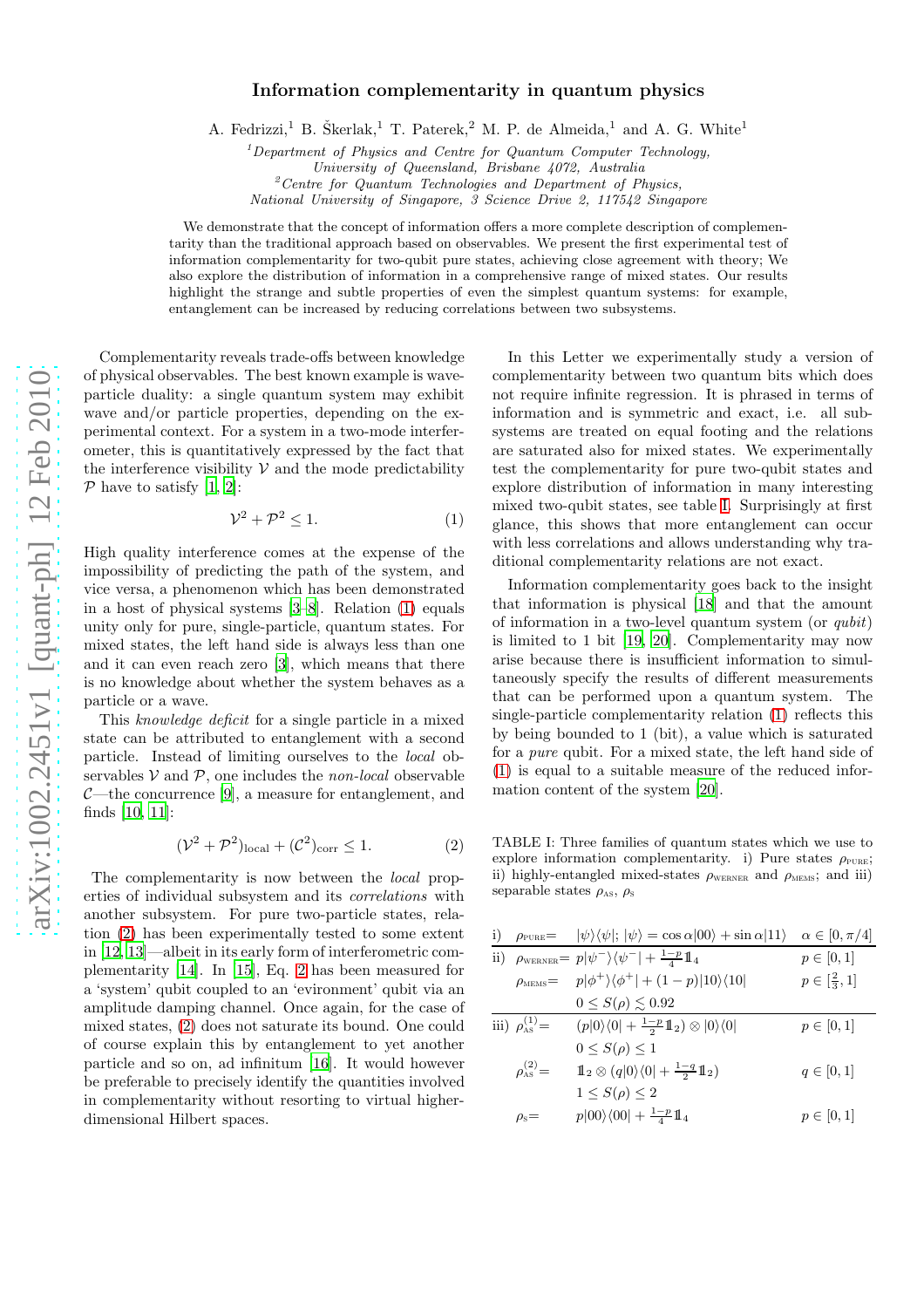

<span id="page-1-1"></span>FIG. 1: Tangle-von-Neumann-entropy plane, showing the 48 experimentally created two-photon states. Error bars are smaller than the symbol size. The lines are predictions for the ideal states, Table [I.](#page-0-2) Data points for  $\rho_{AS}$  and  $\rho_S$  overlap. The shaded area represents unphysical states, states on the boundary are rank-3 MEMS [\[17\]](#page-3-15).

This provides an alternative interpretation of the twoparticle complementarity, Eq. [2.](#page-0-1) The total information content of two particles,  $I_{total}$ , can be split into information stored in subsystems,  $I<sub>local</sub>$ , and a remaining part which we call the *correlation information*,  $I_{\text{corr}}$ , giving rise to the following relation [\[21](#page-3-16)]:

<span id="page-1-0"></span>
$$
I_{\text{local}} + I_{\text{corr}} = I_{\text{total}}.\tag{3}
$$

The natural way to quantify the information of a given quantum state is to use its entropy. The information measure originally proposed in [\[20\]](#page-3-14) is linked to the so called linear entropy, and, as we show in the supplementary online material [\[22\]](#page-3-17), for pure states [\(3\)](#page-1-0) is in this case equivalent to [\(2\)](#page-0-1). Unfortunately, for certain mixed two-particle states, the linear entropy measure leads to a negative  $I_{\text{corr}}$  [\[22\]](#page-3-17). We therefore adopt the von Neumann information  $I(\rho) = \log d - S(\rho)$ , where  $S(\rho) = -\text{Tr}(\rho \log_2 \rho)$ is the von Neumann entropy of a  $d$ -dimensional system described by the density matrix  $\rho$ . The correlation information is then the quantum mutual information,  $I_{\text{corr}}=I_{\text{total}}-I_{\text{local}}=S(\rho_a)+S(\rho_b)-S(\rho_{ab})$ , which is non-negative for all physical states and a measure for the total correlations present in a quantum state [\[23\]](#page-3-18).

Unlike traditional wave-particle duality, the information approach [\(3\)](#page-1-0) has not been explored in any experimental system to date. We now investigate information complementarity for a range of two-photon quantum states. For pure states, we can test complementarity relation [\(3\)](#page-1-0); for mixed states, it will allow us to highlight the different types of correlations present in these systems. Our states can be grouped into three families, Table I: i) "pure" states, i.e. our best experimental approximation to pure; ii) two classes of highly-entangled mixed states—Werner and maximally-entangled mixedstates [\[17](#page-3-15), [24](#page-3-19)] (MEMS); and iii) two classes of separable states. These states were chosen because they repre-



<span id="page-1-2"></span>FIG. 2: Experimental scheme. a) A source creates pure twophoton states with a tunable degree of entanglement. Channels  $\mathcal{E}_1$  and  $\mathcal{E}_2$  introduce mixing before state tomography is performed. b) For the creation of  $\rho_{\text{wERNER}}$  and  $\rho_{\text{s}}$ , Table [I,](#page-0-2) an incandescent light source with tunable intensity is reflected into the setup. The increase in accidental coincidence detections resembles white noise. c) For MEMS state creation [\[25\]](#page-3-20), a beamsplitter (BS) is introduced. The transmitted beam polarisation is rotated by 90˚ and the reflected beam is polarized at a polarizing beam splitter (PBS) before the beams are recombined incoherently. Two steering mirrors control the splitting ratio between the two beams and thus parameter  $p$ in  $\rho_{\text{MEMS}}$ , Table [I.](#page-0-2) This technique allows the creation of  $\rho_{\text{MEMS}}$ in a range of  $0 \leq S(\rho) \leq 0.92$ . The remaining states can be covered by dephasing the second photon once  $p=2/3$  is reached. In practice, the initial tangle in our experiment was too low to create states with significantly higher entanglement than the corresponding  $\rho_{\text{\tiny{WERNER}}}$ . d) Dephasing channel for the creation of  $\rho_{\text{as}}$ . Jamin-Lebedeff interferometers [\[26\]](#page-3-21) introduce optical path delays between orthogonal polarization components of incoming photons in a given basis. Two interferometers are used to first individually decohere photon 1 from zero to fully mixed and then photon 2.

sent (or are close to) the boundaries of the physical parameter space for two-qubit states in the tangle-entropy plane, Fig. [1.](#page-1-1) The experimental scheme is depicted in Fig. [2.](#page-1-2) A source based on a polarization Sagnac loop [\[27,](#page-3-22) [28\]](#page-3-23) produces two-photon states close to the ideal form  $|\psi_{ab}\rangle = \cos \alpha |H_a H_b\rangle + \sin \alpha |V_a V_b\rangle$ , where the logical qubit states '0' and '1' are encoded into horizontal (H) and vertical  $(V)$  polarizations of the photons a and b. The degree of entanglement is determined by  $\alpha$ , which is set by the pump laser polarization [\[27\]](#page-3-22). The resulting photons pass through two channels,  $\mathcal{E}_1$  and  $\mathcal{E}_2$ , Fig. [2.](#page-1-2) We perform both full single-qubit state tomography [\[29\]](#page-3-24) on the individual photons a and b—from which we reconstruct  $\rho_a$ and  $\rho_b$ —and, separately, two-qubit tomography [\[29\]](#page-3-24) on the two-photon state, which yields  $\rho_{ab}$ . From these density matrices, we can readily compute properties such as the tangle  $\mathcal{T}$ —the concurrence  $\mathcal C$  squared—or entropy. The 48 created states are shown in Fig. [1:](#page-1-1) For each, we calculate  $I_a = I(\rho_a)$  and  $I_b = I(\rho_b)$  to obtain  $I_{\text{local}} = I_a + I_b$ and  $I_{\text{total}}=2-S(\rho_{ab})$  respectively. For the correlation in-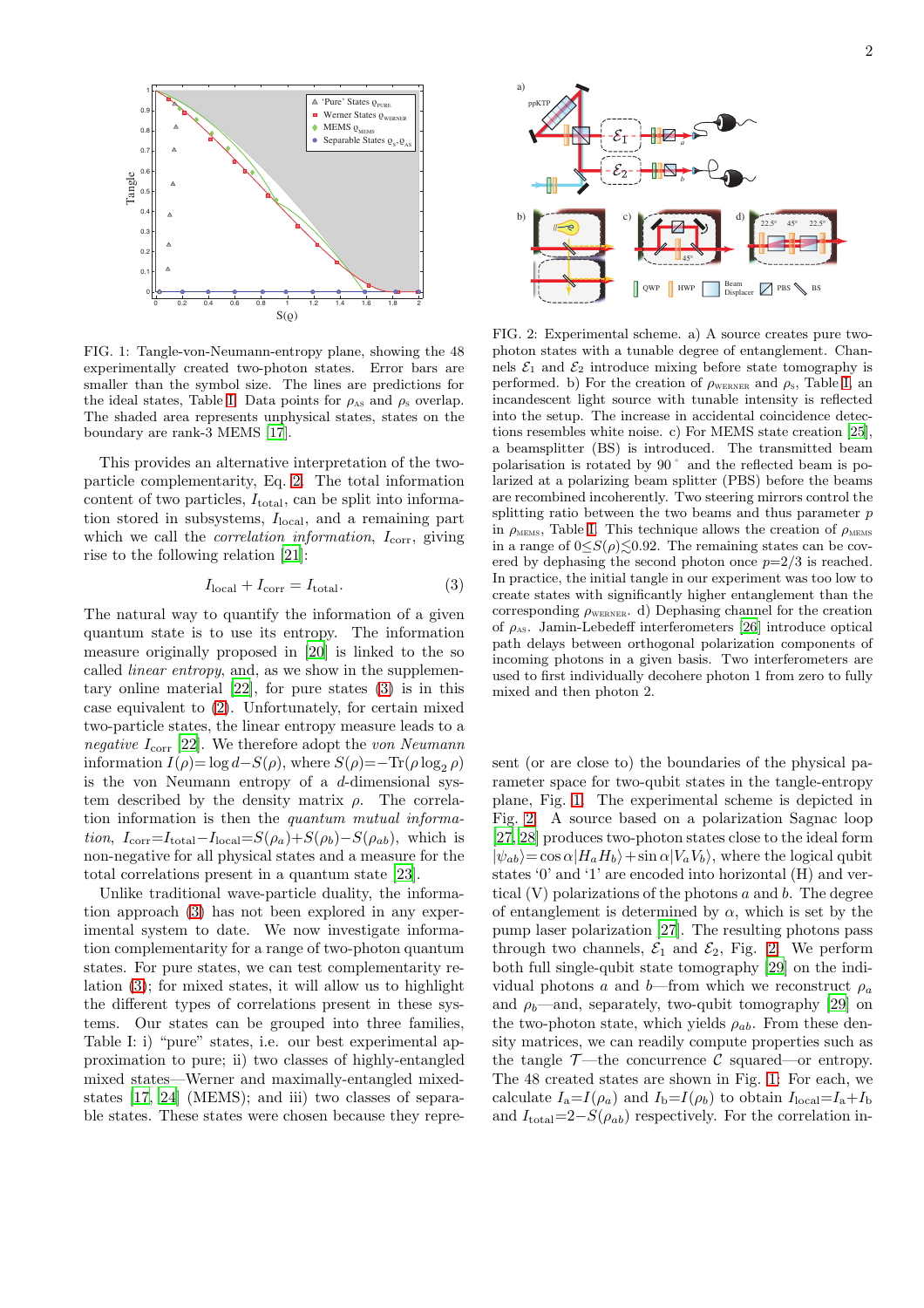

<span id="page-2-0"></span>FIG. 3: Information complementarity for "pure" states  $\rho_{\text{PURE}}$ . Ideally, Eq. [3](#page-1-0) is in this case  $I_a + I_b + I_{\text{corr}} = 2$ . The involved quantitites are measured independently, our result therefore represents a genuine test of complementarity. Ideal pure states are represented by lines. Our data ( $\bullet = I_a$ ,  $\blacktriangle = I_b$ ,  $I_{\text{corr}} = \blacklozenge, I_{\text{total}} = \blacksquare$ ) falls short of these due to experimental imperfections. Error bars are smaller than symbol size.

formation  $I_{\text{corr}}$ , we subtract  $I_{\text{local}}$  from  $I_{\text{total}}$ .

Information complementarity for our experimental states  $\rho_{\text{PURE}}$ , is shown in Fig. [3.](#page-2-0) When  $\mathcal T$  vanishes, the total information is stored exclusively in the individual subsystems. As the entanglement increases, so does  $I_{\text{corr}}$ and as  $\mathcal T$  approaches 1,  $I_{\text{local}}$  goes to zero. This phenomenon is strictly quantum—a pure classical state cannot contain any mutual information. More importantly, for pure quantum states,  $I_{\text{corr}}$  corresponds to the *entan*glement of formation [\[30\]](#page-3-25). This means that information complementarity reduces to a sum of entanglement and local information, each of which can be measured independently, and thus [\(3\)](#page-1-0) has the same form as [\(2\)](#page-0-1), the only difference being that [\(3\)](#page-1-0) is symmetric with respect to the subsystems, i.e. it accounts for the local properties of both subsystems a and b. Because any pure entangled two-qubit state can be obtained from the Schmidt form  $\rho_{\text{pure}}$  via local operations, the data in Fig. [3](#page-2-0) represents a conclusive test of  $(3)$  and  $(2)$  for all pure two-qubit states (see also [\[22\]](#page-3-17)).

At this stage it is tempting to identify  $I_{\text{corr}}$  with entanglement in general. We show experimentally that this is not the case by examining highly entangled mixed states. Werner states,  $\rho_{\text{WERNER}}$ , are a statistical mixture of a maximally entangled state and white noise. The individual qubits in this state are always fully mixed,  $I<sub>local</sub>=0$ , and their entire information content is stored in  $I_{\text{corr}}$ , as one can see in Fig. [4a](#page-2-1)). Werner states are separable for a high noise admixture ( $\mathcal{T}=0$  for  $S(\rho_{\text{WERNER}}) > 1.8$ , Fig. [1\)](#page-1-1) but their  $I_{\text{corr}}$  does not vanish correspondingly, emphasizing that it does not measure entanglement in this case.

By comparing Werner to MEMS states, it is straightforward to show that  $I_{\rm corr}$  is not even a monotonic function of entanglement. Out of the several different existing



<span id="page-2-1"></span>FIG. 4: Information content in a) Werner states  $\rho_{\text{WERNER}}$  and b) maximally-entangled mixed-states  $\rho_{\text{MEMs}}$ . a) The entire information content of  $\rho_{\text{wERNER}}$  is stored in correlations. b) Even though  $\rho_{\text{MENS}}$  have more entanglement (cf. Fig. [1\)](#page-1-1) than  $\rho_{\text{WERNER}}$ , they have less  $I_{\text{corr}}(\bullet)$ . Solid lines represent ideal states. Error bars for a) are smaller than the symbol size  $(\blacksquare = I_{\text{total}}, \blacktriangle = I_a, \blacktriangle = I_b)$ . For b), they were obtained assuming Poissonian count statistics.

classes [\[17](#page-3-15)] of MEMS, we chose to create rank-2 MEMS,  $\rho_{\text{MEMS}}$ , using the method from [\[25\]](#page-3-20), illustrated in Fig. [2b](#page-1-2)). As one can see in Fig. [4b](#page-2-1)), the local information contents of these states are non-zero. For any value of  $S$ , even though they are more entangled (cf. Fig. [1\)](#page-1-1),  $I_{\text{corr}}$  for  $\rho_{\text{MEMS}}$  is lower than for the corresponding  $\rho_{\text{WERNER}}$ . In particular, we find that for  $I_{total}=1.4$  bits the Werner state has more mutual information  $I_{\text{corr}}$ =1.387 $\pm$ 0.001, and less tangle  $\mathcal{T} = 0.647 \pm 0.004$ , than the corresponding MEMS, where  $I_{\text{corr}} = 1.315 \pm 0.018$  and  $\mathcal{T} = 0.667 \pm 0.007$ . Strikingly, the higher entanglement of MEMS states compared to Werner states coincides with a relative decrease of correlations. In our experiment, this difference is small, due to the difficulties in producing high quality MEMS. There are however states for which the effect is far more pronounced [\[22\]](#page-3-17).

Our third example shows that aspects of complementarity between local information and correlations are already present in classical states, i.e. states which are mixtures of locally distinguishable states. We consider two classes of mixed separable states  $\rho_{AS}$  and  $\rho_{S}$ , Table [I.](#page-0-2) The first class  $\rho_{AS}$  represents two individually dephased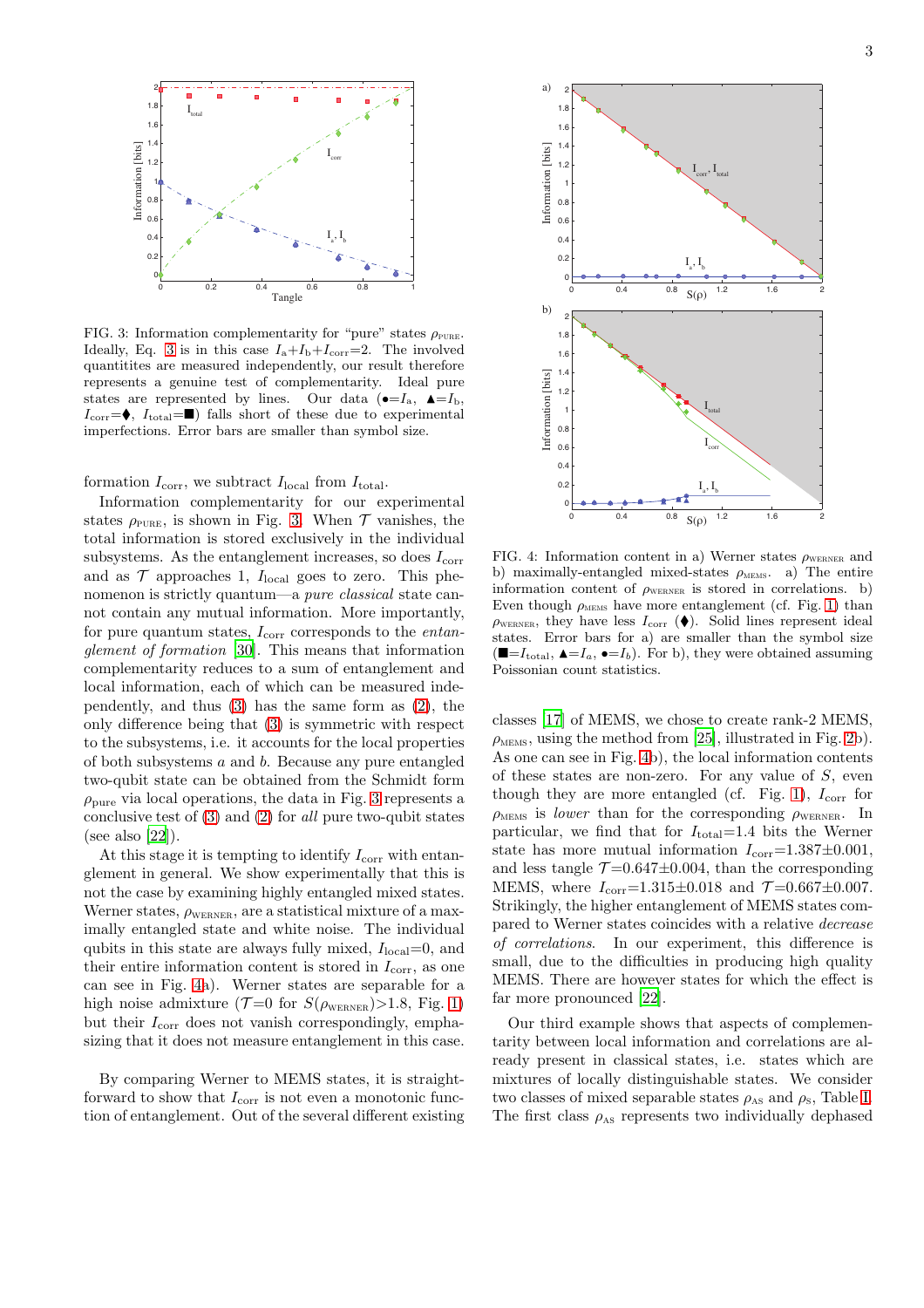

<span id="page-3-26"></span>FIG. 5: Information content in a) asymmetrically,  $\rho_{AS}$  and b) symmetrically mixed product states,  $\rho_s$ . Both states are separable but  $\rho_s$  has non-zero correlations  $I_{\text{corr}}$ . Lines represent the information content of the ideal states, data points are measured values ( $\blacksquare = I_{\text{total}}$ ,  $\blacklozenge = I_{\text{corr}}$ ,  $\blacktriangle = I_a$ ,  $\blacklozenge = I_b$ ). All error bars are smaller than symbol size.

photons. The second class  $\rho_s$  consists of an initially pure product state with an admixture of white noise, see Fig. [2d](#page-1-2)) for experimental details.

In Fig. [5a](#page-3-26)) one can clearly see that product states with individually added noise,  $\rho_{AS}$  do not contain any correlations,  $I_{\text{corr}}=0$ . In contrast, states with globally added white noise,  $\rho_s$ , contain  $I_{\text{corr}}=0.094\pm0.023$  bits of mutual information at  $I_{\text{total}}=1$  bit, while  $I_{\text{local}}$  is reduced accordingly, Fig. [5b](#page-3-26)).

In conclusion, we performed a test of information complementarity and traditional complementarity for pure two-qubit states and showed that the two approaches can be reconciled in this case. For mixed states, we measured how information is distributed in a quantum system which allowed us to conclude that correlations are not a monotonic function of entanglement. This suggests what is missing in traditional complementarity relations like [\(2\)](#page-0-1). They are not exact because they do not take into account other correlations than those due to entanglement. It remains an open question if a traditional complementarity relation—based on directly observable quantities—can be formulated, which also includes classical correlations and quantum discord [\[31,](#page-3-27) [32\]](#page-3-28) or dissonance [\[33\]](#page-3-29).

We thank R Lapkiewicz, BP Lanyon,  $\check{C}$  Brukner and A Zeilinger for valuable input. This work was supported by the ARC Discovery & Fed. Fellow programs and an IARPA-funded U.S. Army Research Office contract. TP acknowledges support from the National Research Foundation & Ministry of Education, Singapore.

- <span id="page-3-0"></span>[1] D. Greenberger and A. Yasin, Physics Letters A 128, 391 (1988).
- <span id="page-3-1"></span>[2] B. G.Englert, Physical Review Letters 77, 2154 (1996).
- <span id="page-3-2"></span>[3] P. D. D. Schwindt, P. G. Kwiat, and B. .G. Englert, Phys.
- Rev. A 60, 4285 (1999). [4] D. Chang et al., Nature Physics 4, 205 (2008).
- 
- [5] A. Zeilinger et al., Rev. Mod. Phys. **60**, 1067 (1988). [6] S. Dürr, T. Nonn, and G. Rempe, Phys. Rev. Lett. 81,
- 5705 (1998). S. Gerlich et al., Nature Physics 3, 711 (2007).
- 
- <span id="page-3-3"></span>[8] R. Kolesov et al., Nature Physics 5, 470 (2009).
- <span id="page-3-4"></span>[9] S. Hill and W. K. Wootters, Phys. Rev. Lett. 78, 5022 (1997).
- <span id="page-3-5"></span>[10] M. Jakob and J. Bergou, Arxiv [quant-ph/0302075](http://arxiv.org/abs/quant-ph/0302075) (2003).
- <span id="page-3-6"></span>[11] F. de Melo, S. P. Walborn, J. A. Bergou, and L. Davidovich, Phys. Rev. Lett. 98, 250501 (2007).
- <span id="page-3-7"></span>[12] A. F. Abouraddy et al., Phys. Rev. A **63**, 063803 (2001).
- <span id="page-3-8"></span>[13] X. Peng et al., Phys. Rev. A **72**, 052109 (2005).
- <span id="page-3-9"></span>[14] G. Jaeger, M. A. Horne, and A. Shimony, Phys. Rev. A 48, 1023 (1993).
- <span id="page-3-10"></span>[15] A. Salles et al., Phys. Rev. A **78**, 022322 (2008).
- <span id="page-3-11"></span>[16] This approach is in fact used to classify entanglement in multi-partite systems in B. C. Hiesmayr and M. Huber, Phys. Rev. A 78, 012342 (2008).
- <span id="page-3-15"></span>[17] T. Wei et al., Phys. Rev. A **67**, 022110 (2003).
- <span id="page-3-12"></span>[18] R. Landauer, Physics Letters A 217, 188 (1996).
- <span id="page-3-13"></span>[19] A. Zeilinger, Foundations of Physics 29, 631 (1999).
- <span id="page-3-14"></span>[20]  $\dot{C}$ . Brukner and A. Zeilinger, Phys. Rev. Lett. **83**, 3354 (1999).
- <span id="page-3-16"></span>[21] J. Oppenheim et al., Phys. Rev. A 68, 022307 (2003).
- <span id="page-3-17"></span>[22] Supplementary material, see below.
- <span id="page-3-18"></span>[23] B. Groisman, S. Popescu, and A. Winter, Phys. Rev. A 72, 032317 (2005).
- <span id="page-3-19"></span>[24] W. J. Munro, D. F. V. James, A. G. White, and P. G. Kwiat, Phys. Rev. A 64, 030302(R) (2001).
- <span id="page-3-20"></span>[25] A. Aiello, G. Puentes, D. Voigt, and J. P. Woerdman, Phys. Rev. A 75, 062118 (2007).
- <span id="page-3-21"></span>[26] J. L. O'Brien et al., Nature 426, 264 (2003).
- <span id="page-3-22"></span>[27] T. Kim, M. Fiorentino, and F. N. C. Wong, Phys. Rev. A 73, 012316 (2006).
- <span id="page-3-23"></span>[28] A. Fedrizzi et al., Opt. Express 15, 15377 (2007).
- <span id="page-3-24"></span>[29] D. F. V. James, P. G. Kwiat, W. J. Munro, and A. G. White, Phys. Rev. A 64, 052312 (2001).
- <span id="page-3-25"></span>[30] M. Horodecki et al., Phys. Rev. Lett. **90**, 100402 (2003).
- <span id="page-3-27"></span>[31] H. Ollivier and W. H. Zurek, Phys. Rev. Lett. 88, 017901  $(2001)$ .
- <span id="page-3-28"></span>[32] L. Henderson and V. Vedral, Jour. of Phys. A: Math. and Gen 34, 6899 (2001).
- <span id="page-3-29"></span>[33] K. Modi et al., arXiv:0911.5417 (2009).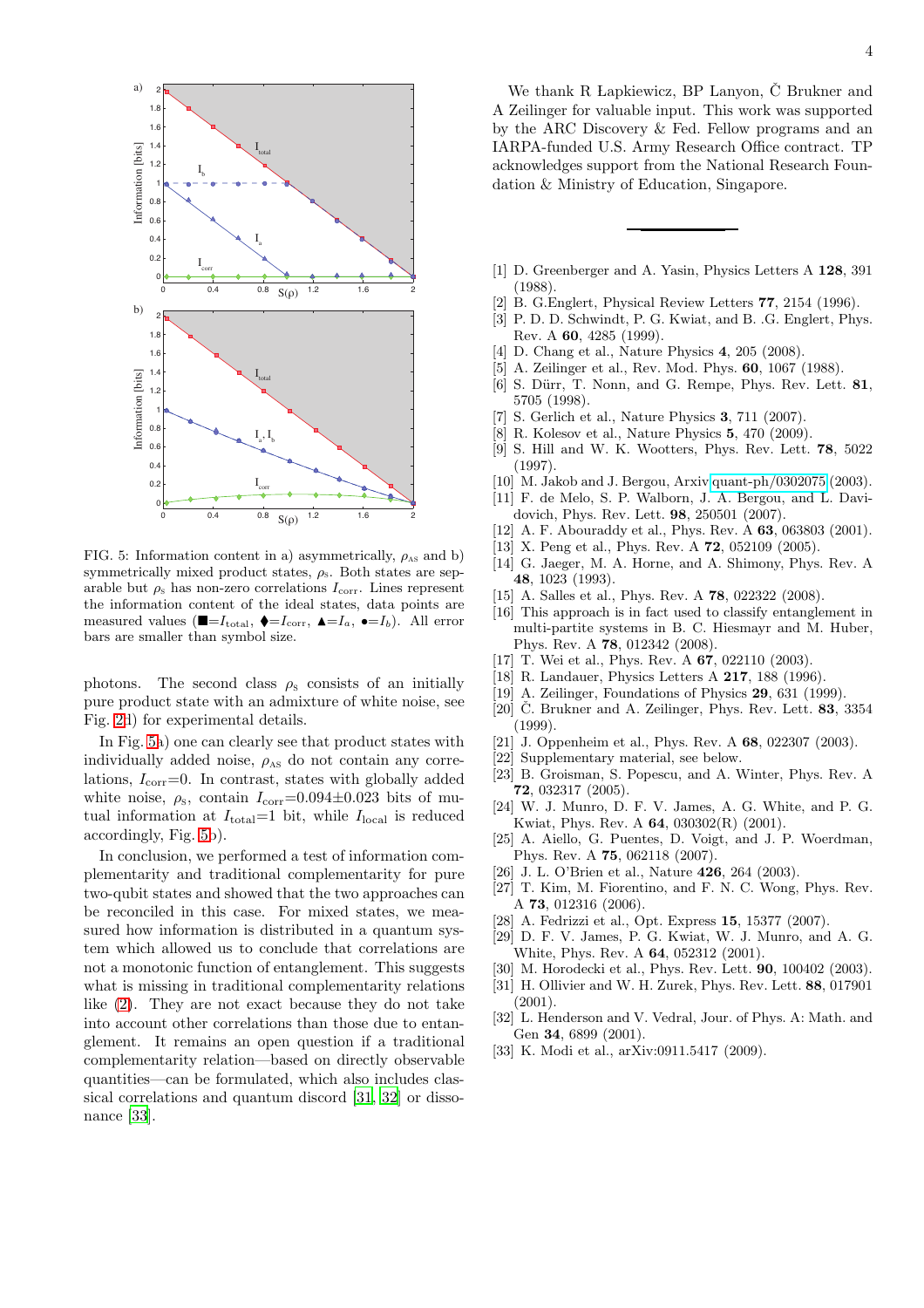## SUPPLEMENTARY MATERIAL: INFORMATION COMPLEMENTARITY IN QUANTUM PHYSICS

## Complementarity from linear entropy

Here we show that for pure states the complementarity relation (2) of the main text is a special case of the information complementarity

<span id="page-4-2"></span>
$$
I_{\text{local}} + I_{\text{corr}} = I_{\text{total}}.\tag{4}
$$

For the moment, we quantify information using the measure of [\[1\]](#page-4-0), which is based on linear entropy [\[2\]](#page-4-1). The information content of a state of a single two-level system (qubit) is given by the length of the corresponding Bloch vector, and a pure state of  $N$  qubits carries N bits of information. For pure states of two qubits,  $I_{\text{total}} = 2$ . Since the information is invariant under unitary operations, we write a pure two-qubit state in its Schmidt basis  $|\psi_{ab}\rangle = \cos \alpha |0_a0_b\rangle + \sin \alpha |1_a1_b\rangle.$ Therefore, the subsystems  $a$  and  $b$  are described by the same density operator and the local information



<span id="page-4-3"></span>FIG. 6: Experimental verification of traditional complementarity relation (2) of the main text. a) For  $\rho_{\text{PURE}}$ , there is a linear relation between information in correlations  $I_{\text{corr}}$ ( $\blacklozenge$ ) and tangle. b) For the mixed state  $\rho_{\text{as}}$ ,  $I_{\text{corr}}$  assumes negative values (shaded area) for the full mixing range.  $(I_{\text{total}}=\blacksquare, I_{\text{a}}=\blacktriangle, I_{\text{b}}=\bullet, \text{ error bars smaller than symbols}).$ 

reads  $I_{\text{local}} = I_a + I_b = 2\cos^2\alpha = 2(\mathcal{V}_i^2 + \mathcal{P}_i^2)$ , where  $i = a$  or b, and  $V_i$  ( $\mathcal{P}_i$ ) denotes visibility (predictability) for the respective subsystem. Information in correlations is now given by  $I_{\text{corr}} = 2 - 2 \cos^2 \alpha = 2 \sin^2 \alpha = 2\mathcal{C}^2$ , where  $\mathcal{C}$  is the concurrence, defined by  $\mathcal{C} = |\langle \psi | \tilde{\psi} \rangle|$  with  $|\tilde{\psi}\rangle \equiv \sigma_y \otimes$  $\sigma_y|\psi^*\rangle = -\cos\alpha|11\rangle - \sin\alpha|00\rangle$ , because  $|\psi^*\rangle = |\psi\rangle$  as the complex conjugate of  $|\psi\rangle$  when the last is written in the standard basis. Putting these findings into [\(4\)](#page-4-2) gives relation (2) of the main text. Figure [6a](#page-4-3)) presents experimental verification of this traditional complementarity relation. Note that information complementarity based on linear entropy has been discussed, for example, in [\[3\]](#page-4-4).

Figure [6b](#page-4-3)) shows that the information measure based on the linear entropy is non-additive in a sense that  $I_{\text{corr}}$ is negative for the product state  $\rho_{AS}$ , defined in the main text. This is our reason to stick to von Neumann entropy instead of linear entropy in the main text.

## Doubly dephased states

Here we present a class of weakly entangled states of two two-level systems, for which  $I_{\rm corr}$  is consistently higher than that for the MEMS states. Consider the states

$$
\rho_{\text{D}}(\gamma) = \frac{1}{4} (\mathbb{1} \otimes \mathbb{1} - (1 - \gamma) \sigma_x \otimes \sigma_x \qquad (5)
$$
  
- 
$$
(1 - \gamma) (1 - \gamma^{\alpha}) \sigma_y \otimes \sigma_y - (1 - \gamma^{\alpha}) \sigma_z \otimes \sigma_z),
$$

which can be seen as a result of dephasing of the Bell singlet state  $|\psi^{-}\rangle$  in the local bases of Pauli operators  $\sigma_z$  and  $\sigma_x$ . The dephasing in the z-basis has strength  $\gamma$ , and in the x-basis has strength  $\gamma^{\alpha}$ . Just like Werner states,  $\rho_{\rm p}(\gamma)$  has information *only* in correlations, i.e.  $I<sub>local</sub>=0$ , cf. Fig. 4a). We plot entanglement (tangle) of these states for various  $\alpha$  in Fig. [7.](#page-5-0) Since the MEMS states with the same amount of total information have non-vanishing  $I<sub>local</sub>$ , they contain less information in correlations than  $\rho_D(\gamma)$ , even for  $S(\rho) > 1$  and large  $\alpha$ , in which case entanglement of the dephased states is close to zero [\[4](#page-4-5)]. In the most extreme case, at  $S(\rho)=1$ , state  $\rho_{\rm D}$  has zero tangle but retains 1 bit of (classical) correlations  $I_{\text{corr}}$ . The rank-3 MEMS (boundary of shaded area in Fig. 2), in comparison, has a tangle of  $\mathcal{T} \sim 0.48$  and  $I_{\rm corr}$ ~0.94 bit.

- <span id="page-4-0"></span>[1]  $\check{C}$ . Brukner and A. Zeilinger, Phys. Rev. Lett. **83**, 3354 (1999).
- <span id="page-4-1"></span>[2] T. Wei, K. Nemoto, P. Goldbart, P. Kwiat, W. Munro, and F. Verstraete, Phys. Rev. A 67, 9288 (2003).
- <span id="page-4-4"></span>[3] J.-M. Cai, Z.-W. Zhou, and G.-C. Guo, Physics Letters A 363, 392 (2007).
- <span id="page-4-5"></span>[4] B. Skerlak, Master's thesis, Swiss Federal Institue of Technology (2009).